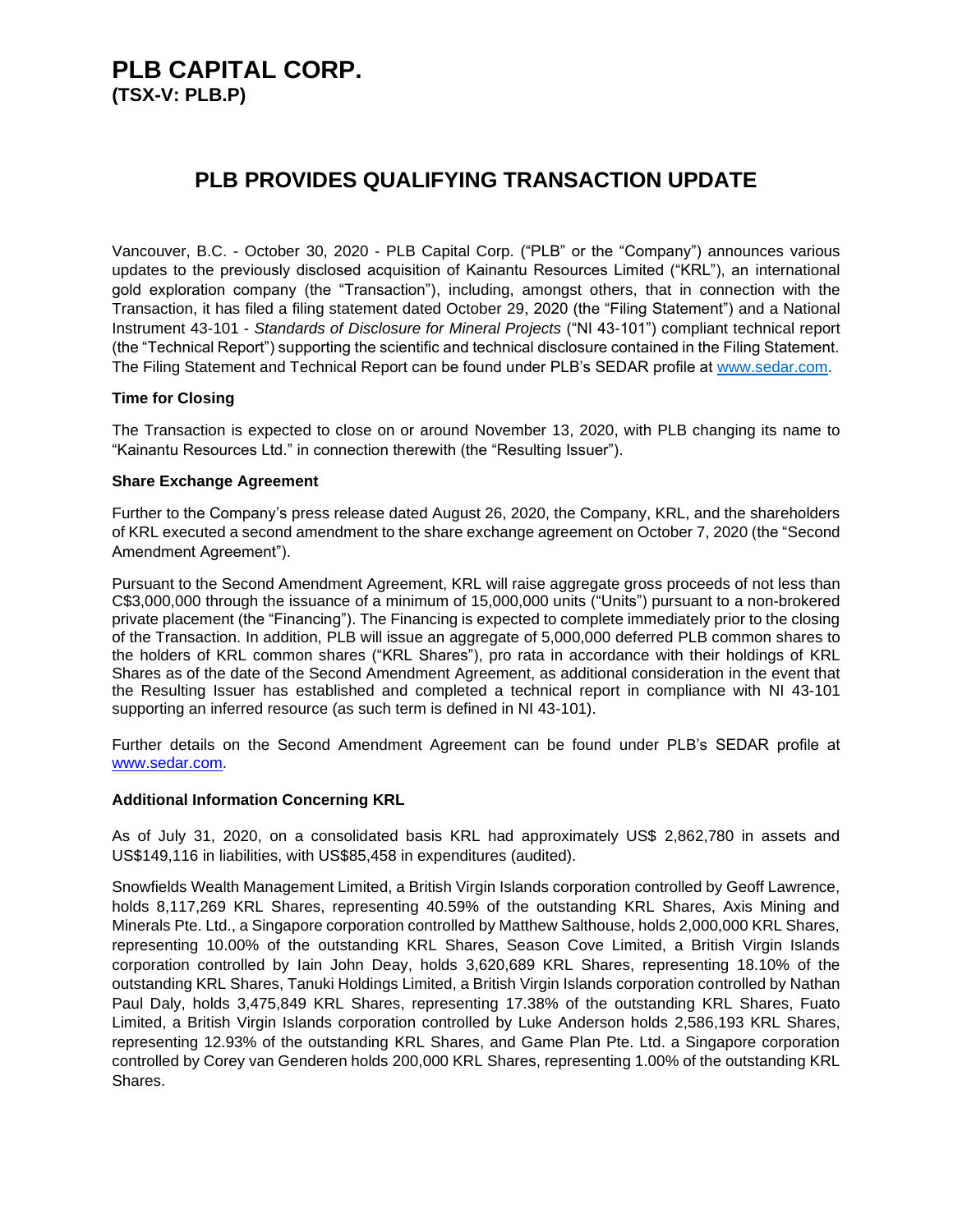# **PLB CAPITAL CORP. (TSX-V: PLB.P)**

Please see the Filing Statement for additional information about KRL, which can be found under PLB's SEDAR profile at [www.sedar.com.](http://www.sedar.com/)

#### **Proposed Chief Financial Officer**

As disclosed in the Filing Statement, Bart Lendrum will be appointed as the Chief Financial Officer of the Resulting Issuer.

#### *Bart Lendrum, Chief Financial Officer*

Mr. Lendrum is a Chartered Accountant with over 20 years experience as a finance executive for publicly listed mining, resources, and commodities companies (with a particular focus on gold miners operating in the Asia Pacific region).

Mr. Lendrum trained at PricewaterhouseCoopers, before holding several senior financial management roles including as Group Financial Controller of Archipelago Resources plc and Senior Financial Projects Manager for R.E.A Holdings plc. His experience covers corporate strategy, financial and management accounting, commercial, project evaluation and governance. He has been instrumental in establishing business systems and financial controls for miners transitioning from early stage exploration through to development and successful production.

Mr. Lendrum is a member of the Australian Institute of Chartered Accountants and holds a Bachelor of Commerce degree from the University of Western Australia and a post graduate qualification from the Financial Services Institute of Australia and the Governance Institute of Australia.

#### **Private Placement**

As previously announced, KRL is arranging the Financing to raise aggregate gross proceeds of a minimum of \$3,000,000 through the issuance of a minimum of 15,000,000 Units. Each Unit will consist of one KRL Share and one half of a share purchase warrant (each whole warrant, a "KRL Warrant"). Each KRL Warrant will be exercisable at a price of \$0.40 per share for a period of 36 months. The KRL Shares and KRL Warrants issuable pursuant to the Financing will be exchanged for common shares and warrants of PLB on the same terms.

The proceeds of the Financing will be utilized for KRL's exploration program, general working capital and the costs associated with the Transaction. Insiders of KRL are expected to participate in ~40% of the Financing.

Finder's fees will apply to the balance of the proceeds raised from the Financing for Units sold to arm's length parties to the Transaction; with such fees consisting of the following:

- in respect of 4Front Capital Partners Inc. ("4Front"): (a) a cash commission equal to 7% of the gross proceeds raised under the Financing from investors introduced by 4Front, which may be payable in Units at the discretion of 4Front; and (b) broker warrants entitling 4Front to subscribe for that number of common shares of the Resulting Issuer as is equal to 7% of the number of Units sold under the Financing to investors introduced by 4Front at a price of \$0.20 per share for a period of 36 months; and
- in respect of Oceanside Group Ltd. ("Oceanside"), warrants entitling Oceanside to subscribe for that number of common shares of the Resulting Issuer as is equal to 4% of the number of Units sold under the Financing to investors introduced by Oceanside at a price of \$0.20 per share for a period of 36 months.

The completion of the Financing is subject to the approval of the TSX Venture Exchange.